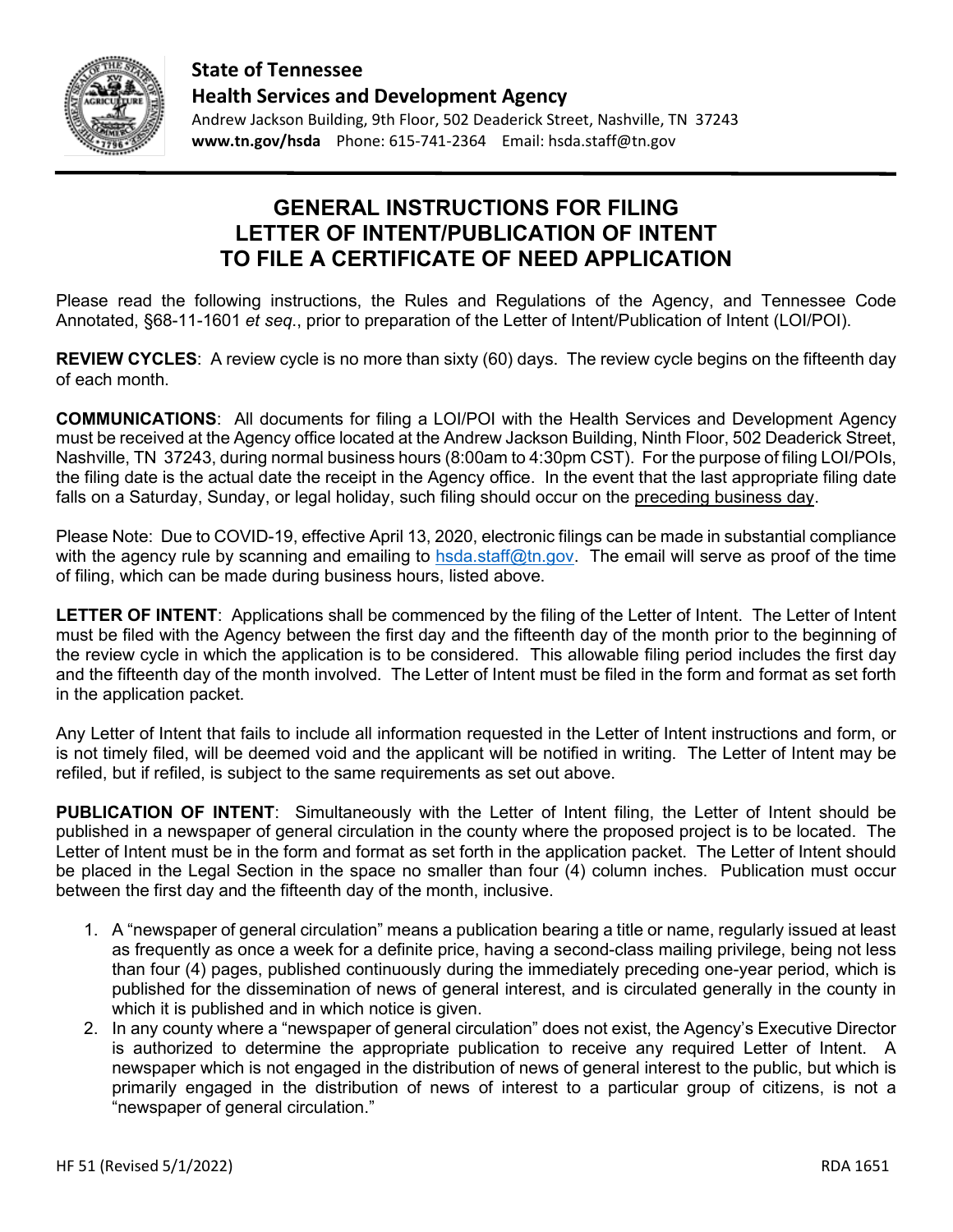3. In the case of an application for or by a home care organization, the Letter of Intent must be published in each county in which the agency will be licensed or in a regional newspaper which qualifies as a newspaper of general circulation in each county. In those cases where the Letter of Intent is published in more than one newspaper, the earliest date of publication shall be the date of publication for the purpose of determining competition deadlines and filing the application.

**PROOF OF PUBLICATION**: Documentation of publication must be filed with the application form. Please submit proof of publication with the application by attaching either the full page of the newspaper in which the notice appeared, with the **mast and dateline intact**, or a publication affidavit supplied by the newspaper.

**SIMULTANEOUS REVIEW**: Those persons desiring a simultaneous review for a Certificate of Need for which a Letter of Intent has been filed should file a Letter of Intent with the Agency and the original applicant (as well as any other applicant filing a simultaneous review), and should publish their Letter of Intent concurrently in a newspaper of general circulation in the same county as the original applicant. The Letter of Intent by the applicant seeking simultaneous review must be published between the sixteenth day and the last day of the month of publication by the original applicant.

#### **INSTRUCTIONS SPECIFIC TO COMPLETION OF LETTER OF INTENT/PUBLICATION OF INTENT FORMS**

- 1. Immediately following identification of the applicant, existing facilities must identify the applicant's type of health care institution, (e.g. hospital, nursing home, ambulatory surgical treatment center, outpatient diagnostic center), as defined in Tennessee Code Annotated, §68-11-1602 (8)(A) or as a professional private practice as defined in Tennessee Code Annotated, §68-11-1602 (8)(B)(iii).
- 2. Ownership type may be included but is not limited to: Sole Proprietorship, Partnership, Limited Partnership (LP), Corporation (Inc.), Governmental (State of Tennessee or Political Subdivision), Limited Liability Company (LLC), Professional Corporation (PC), Professional Limited Liability Company (PLLC), or Joint Venture.
- 3. For applicants proposing new facilities, project description must begin with an establishment of a health care institution (e.g. hospital nursing home, ambulatory surgical treatment center, outpatient diagnostic center) as defined in Tennessee Code Annotated §68-11-1602 (8)(A).
- 4. Project description should include a brief discussion including services to be provided or affected.
- 5. The location of the proposed project must be included with identification of street address, if available, or description of location, e.g. distance from intersection of two roads, and city/town.
- 6. If applicable, identify total number of beds affected, licensure proposed for such beds, and intended uses.
- 7. If applicable, include the initiation of health care services as identified in Tennessee Code Annotated, §68- 11-1607 (4).
- 8. All LOI/POIs must include a project cost. Project cost must be at least \$3,000 (minimum CON filing fee).
- 9. For home care organization, list all proposed counties and existing/licensed counties.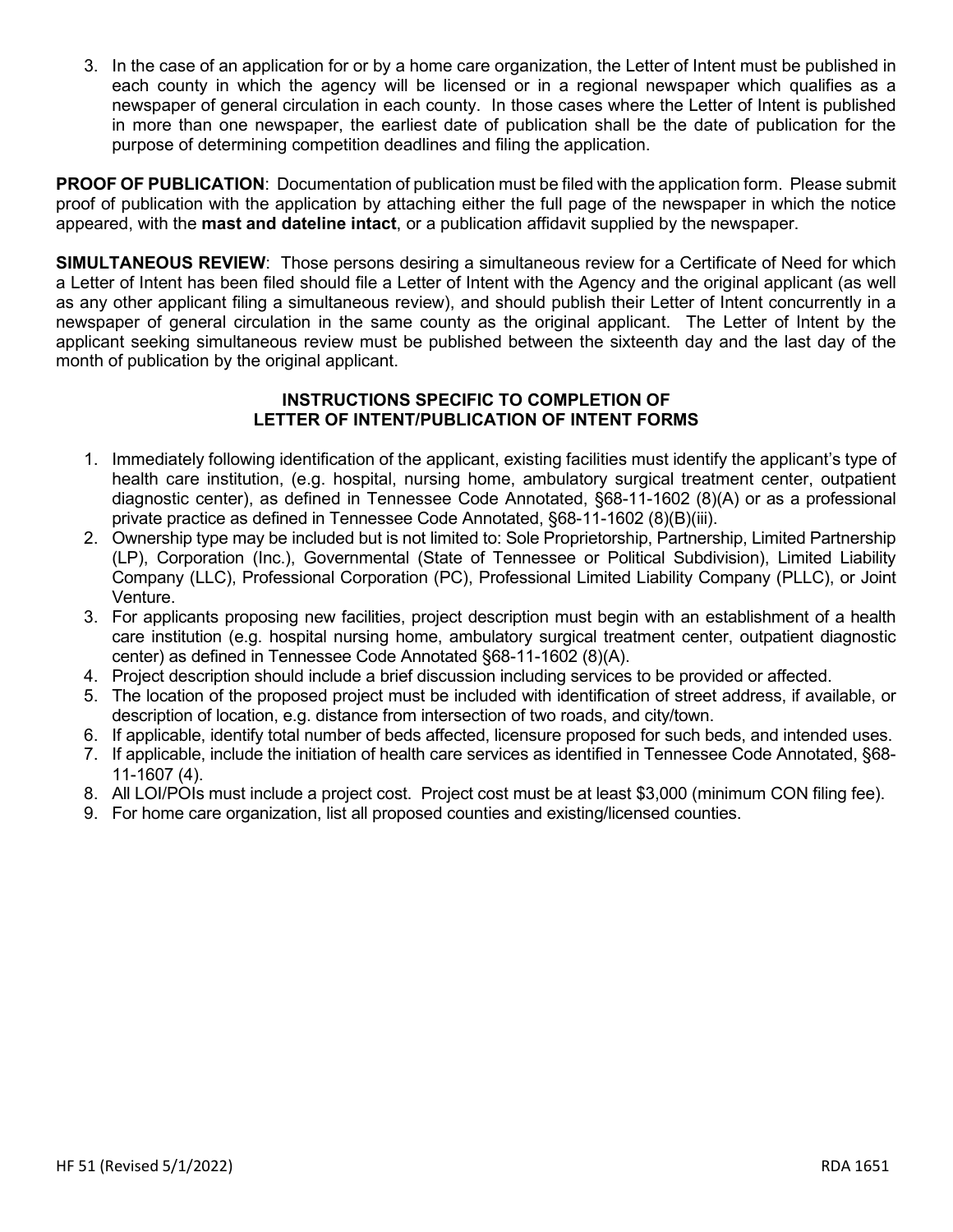

**www.tn.gov/hsda** Phone: 615-741-2364 Email: hsda.staff@tn.gov

# **LETTER OF INTENT**

The Publication of Intent is to be published in the (*Insert Name of Newspaper*) which is a newspaper of general circulation in (*Insert County Name*), Tennessee, on or before (*Insert Month, Day, Year*) for one day.

This is to provide official notice to the Health Services and Development Agency and all interested parties, in accordance with T.C.A. §68-11-1601 et seq., and the Rules of the Health Services and Development Agency, that (*Insert Name of Applicant*), (*Insert Facility Type-Existing*) owned by (*Insert Owner's Name*) with an ownership type of (*Insert Ownership Type*) and to be managed by (*Insert Management Name*) intends to file an application for a Certificate of Need for (*Insert Project Description Here*).

The anticipated date of filing the application is (*Insert Possible Date of Submitting with month, day, and year*).

The contact person for this project is (*Insert Contact Name and Title*) who may be reached at (*Insert Company Name – Address with Street, City, State and Zip Code – Contact's Phone Number*)

The Letter of Intent must be received between the first and the fifteenth day of the month. If the last day for filing is a Saturday, Sunday, or State Holiday, filing must occur on the next business day. File this form at the following email address: [hsda.staff@tn.gov](mailto:hsda.staff@tn.gov) . Applicants seeking simultaneous review must publish between the sixteenth day and the last day of the month of publication by the original applicant.

The published Letter of Intent must contain the following statement pursuant to T.C.A. §68-11-1607 (c)(1). (A) Any healthcare institution wishing to oppose a Certificate of Need application must file a written notice with the Health Services and Development Agency no later than fifteen (15) days before the regularly scheduled Health Services Development Agency meeting at which the application is originally scheduled; and (B) Any other person wishing to oppose the application may file a written objection with the Health Services and Development Agency at or prior to the consideration of the application by the Agency, or may appear in person to express opposition.

**Signature of Contact Date Contact's Email Address**